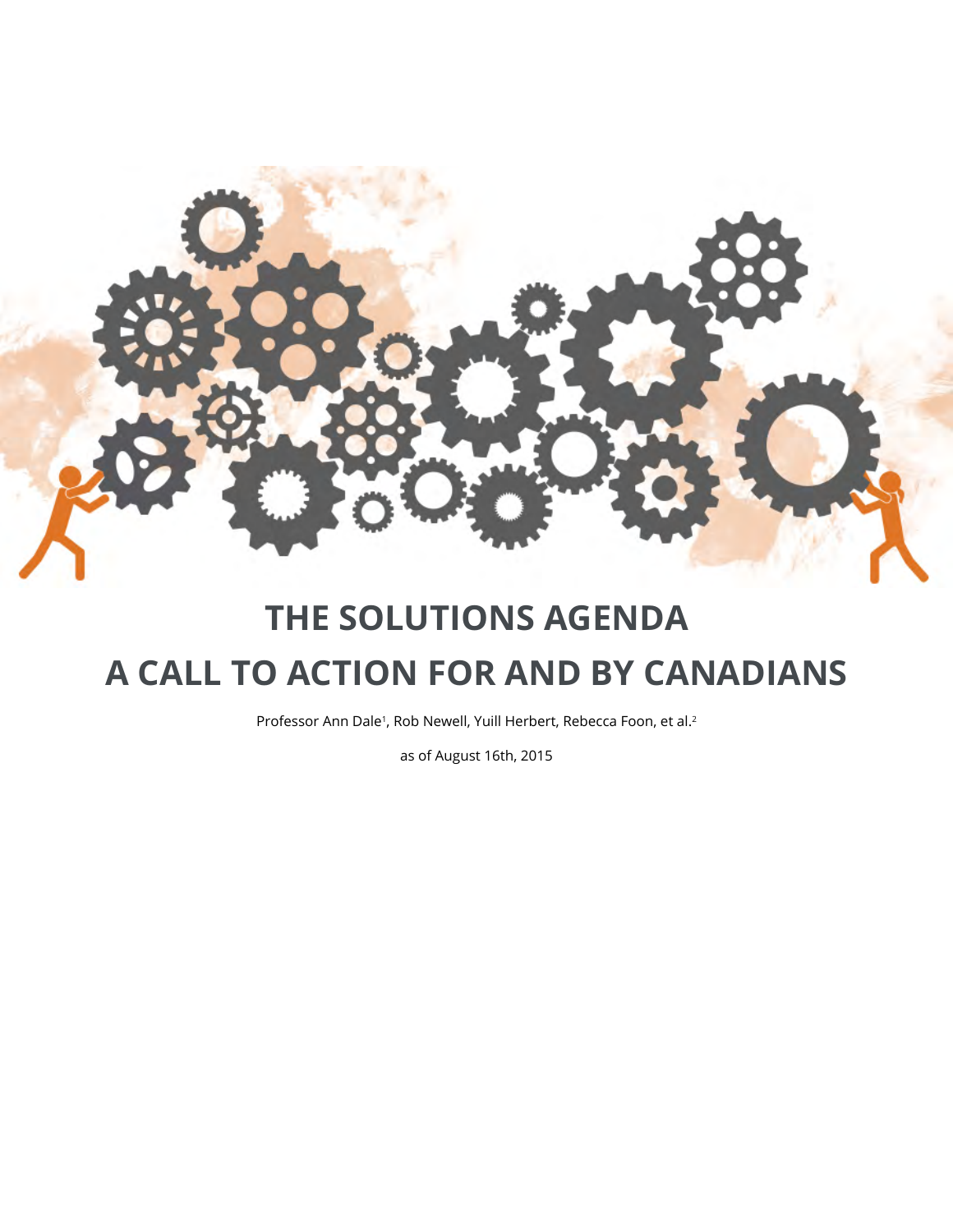#### **INTRODUCTION**

#### *"Find your place on the planet. Dig in, and take responsibility from there."*

(Gary Snyder)

We live in a time of wicked, messy problems that cannot be solved by any one sector, discipline, government, Indigenous Nations, or community acting alone: the challenges we face demand unprecedented collaboration and government coordination. $3$  This agenda<sup>4</sup> was developed by several ways. The concept emerged from the results of a 10-year Canada Research Chair [in Sustainable Community Development,](http://www.crcresearch.org) looking at what makes a community vital, and the principal investigator's [climate change research](http://www.mc-3.ca) in British Columbia. A series of e-Dialogues was then led over the next two years on key sustainable development issues<sup>5</sup> bringing together the research team and three to five leading innovators from across the country, concluding with a peer-to-peer learning exchange in March 2015.6

This agenda reflects our unanimous belief that the time is ripe for Canadian communities to become leaders in the implementation of climate change adaptation and mitigation, sustainable technologies, infrastructure and building design, but this leadership is highly dependent on local, provincial and federal governments facilitating further innovation. How, by advancing bold legislation, congruent and coherent policies, and incentives to share and expedite the uptake of leading-edge practices. There was also unanimous agreement on the capacity of communities to embrace this agenda now given the urgency of the issue presently facing our country.

Canadian researchers, practitioners, decision-makers, policy makers and civil society leaders from communities, small to large, are its authors. A range of professions is also represented planners, engineers, elected officials, local government staff, not-for-profit and co-operative leaders, artists, musicians and post-secondary researchers.

The agenda is organized into two sections. The first section includes the key issues facing Canadian communities; the second section includes substantive solutions to these issues with an action agenda arranged under seven thematic imperatives.

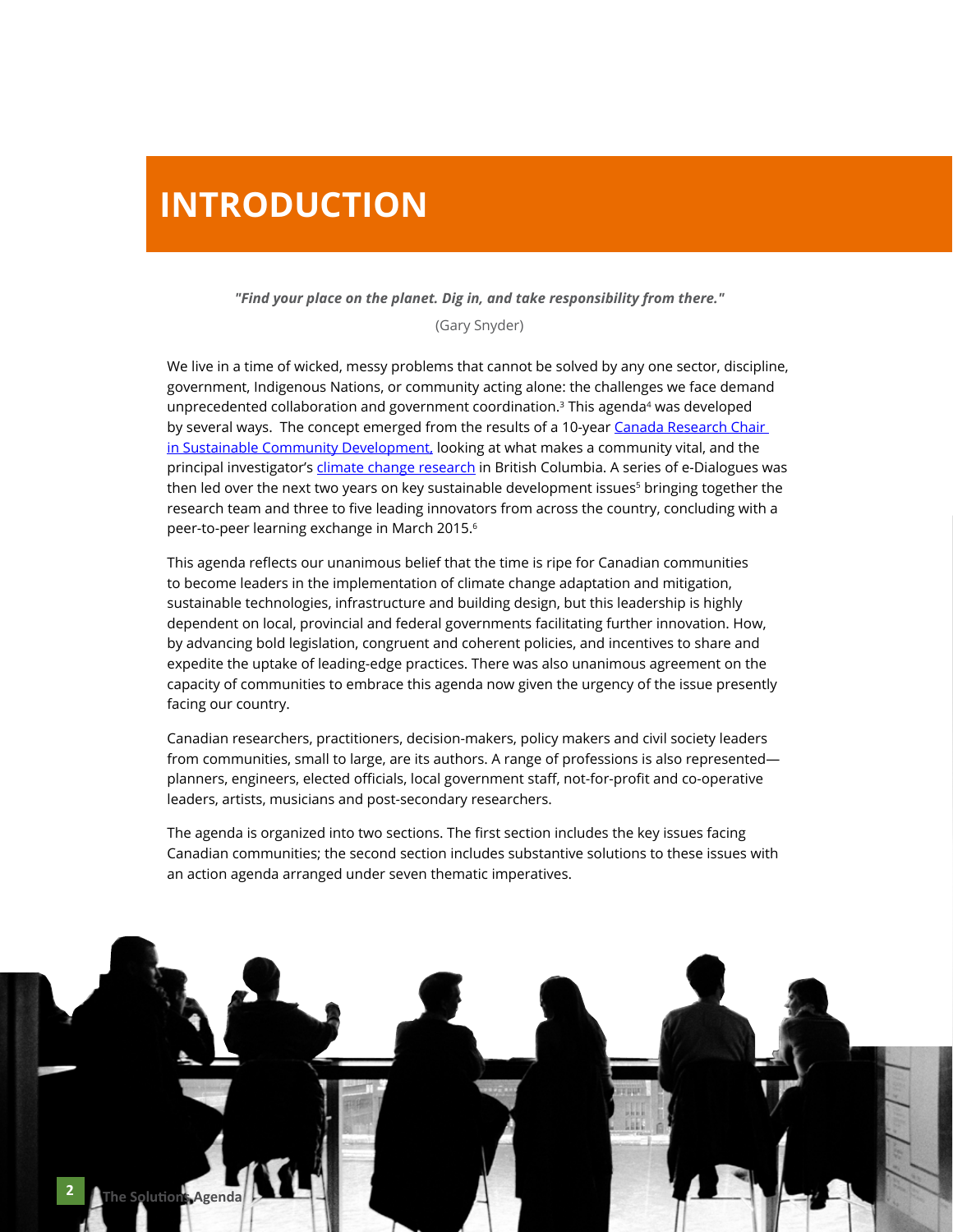

#### **KEY ISSUES**

There was remarkable convergence between the participants on the key issues facing Canadian communities: there are serious asymmetries between communities in access to resources knowledge, research and funding, not the least of which is moving from knowledge to action. There are huge implementation gaps between national policies and local action, overwhelming infrastructure deficits, and challenges with accessing the big data (r)evolution. Specific issues identified by the learning exchange, in no particular order of priority, include:

- climate change adaptation and mitigation;
- lack of strong government legislation and regulations to incentivize local innovation;
- $\blacksquare$  community planning that emphasizes vehicle transportation over walking, cycling or transit;
- access to sustainable energy choices;
- access to local, resilient food systems;
- reducing the infrastructure deficit and implementing sustainable infrastructure;
- lack of policy coherence and congruence by governments;
- $\blacksquare$  failure to value aesthetics, beauty and culture;
- $\Box$  negative framing of public policy issues issues for political ends;
- decreased civic engagement, low voter turnout, and behavioural inertia;
- entrenched economic paradigm of growth and consumption and inadequacy of GDP measurement, and
- lack of civility and outdated government systems not reflective of modern society values.

Within every challenge, however, are opportunities for modernization, change and innovation. Canada is at a cross-road; the country can either re-engage as a world leader in the environment and sustainable development or continue as a world laggard. More urgently, the implementation of sustainable community development is critical for Canadian community resilience.<sup>7</sup>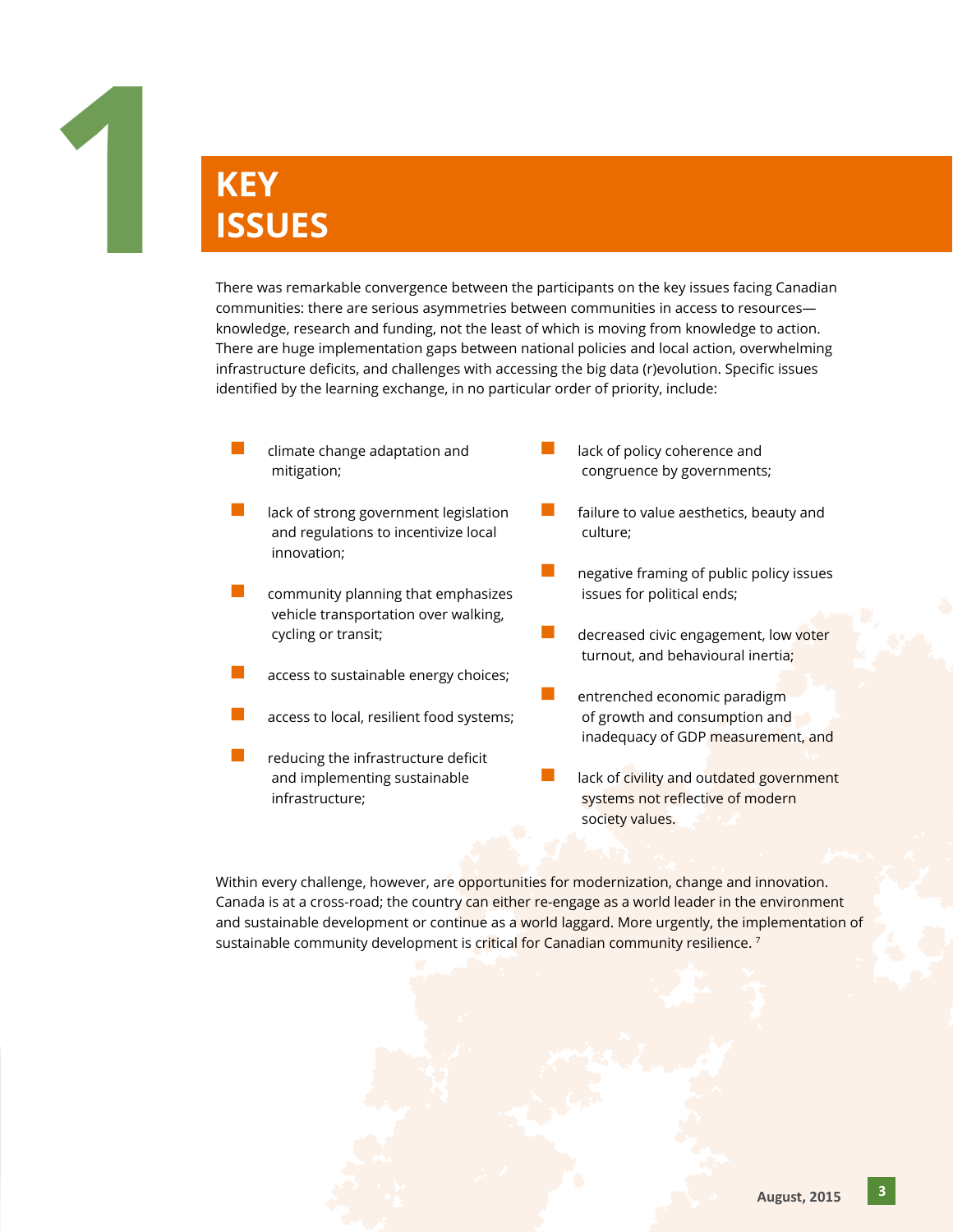

# **FOR CANADIANS**

The steps below are bold and ambitious, and require unprecedented levels of co-operation and collaboration for implementation. Many of the agenda action items imply the need for major shifts within Canadian society; for example, reducing our carbon footprint and focusing heavily on renewable energy sources will result in major changes within the oil and gas industries as well as in many manufacturing industries which rely on the oil & gas. We strongly recommend that the Federal Government, in partnership with the Federation of Canadian Municipalities convene a round table of business and civil society leaders, practitioners, leaders from quasi-institutional organizations and researchers to begin to plan how to transition from hydrocarbon-based energy to far more benign energy sources.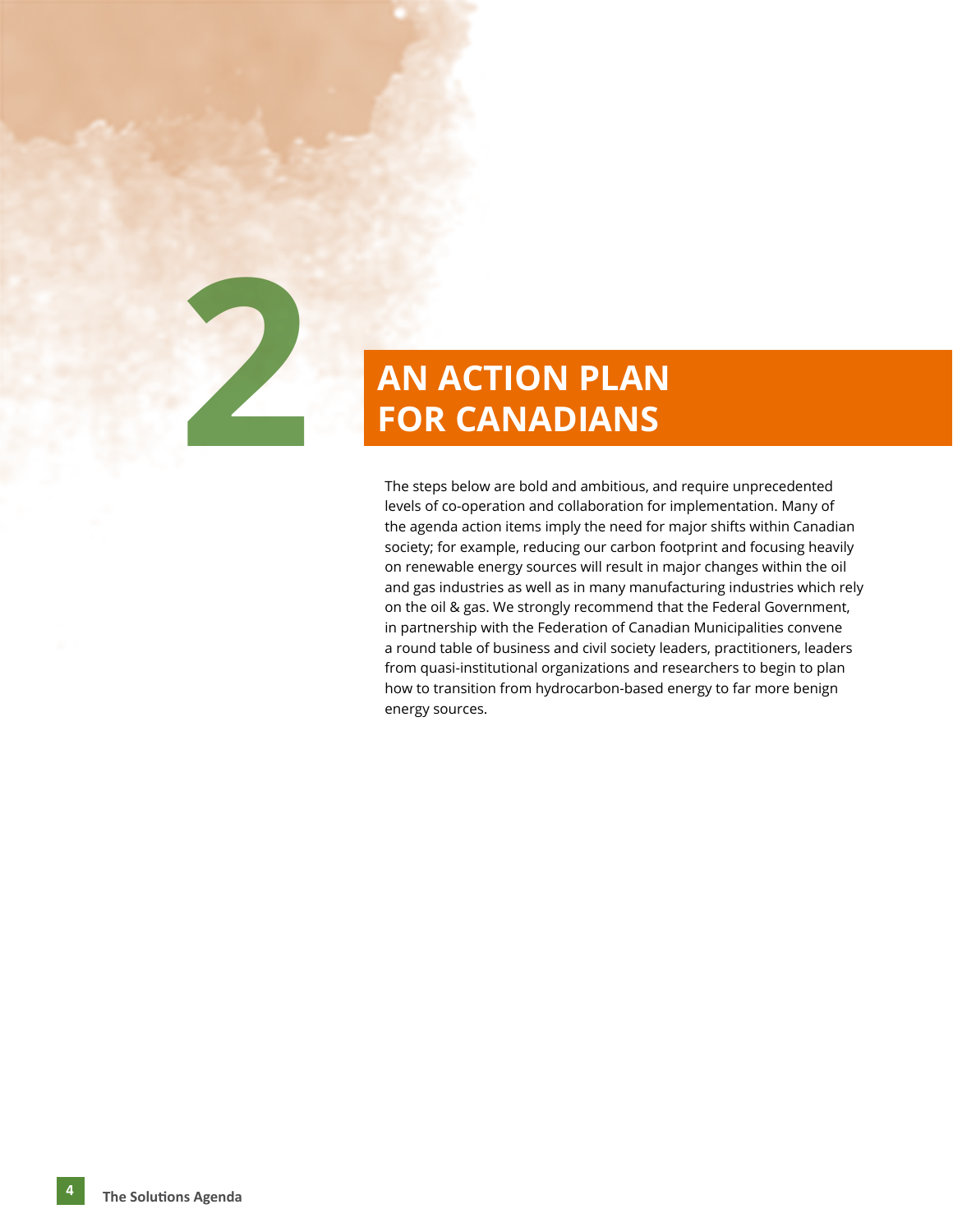#### RECONCILIATION WITH INDIGENOUS NATIONS

The overarching critical imperative that must be addressed is to recognize the contributions of First Nations, Inuit, and Metis communities to the political future of this country and to resolve outstanding governance issues, fairly and as soon as possible. Outstanding land claims will continue to ensure protracted disputes over future land development, as will the persistent drive to expand traditional extractive rather than sustainable natural resource development. Similarly, contested land use conflict will continue without new forms of community engagement and enlarged decision-making contexts in a highly connected and sophisticated Internet society. New models of collaborative leadership, rather than competitive elected electioneering, are urgently needed, to implement these on-the-ground solutions, and to close the knowledge-to-action gaps, accelerating local innovation across the country.

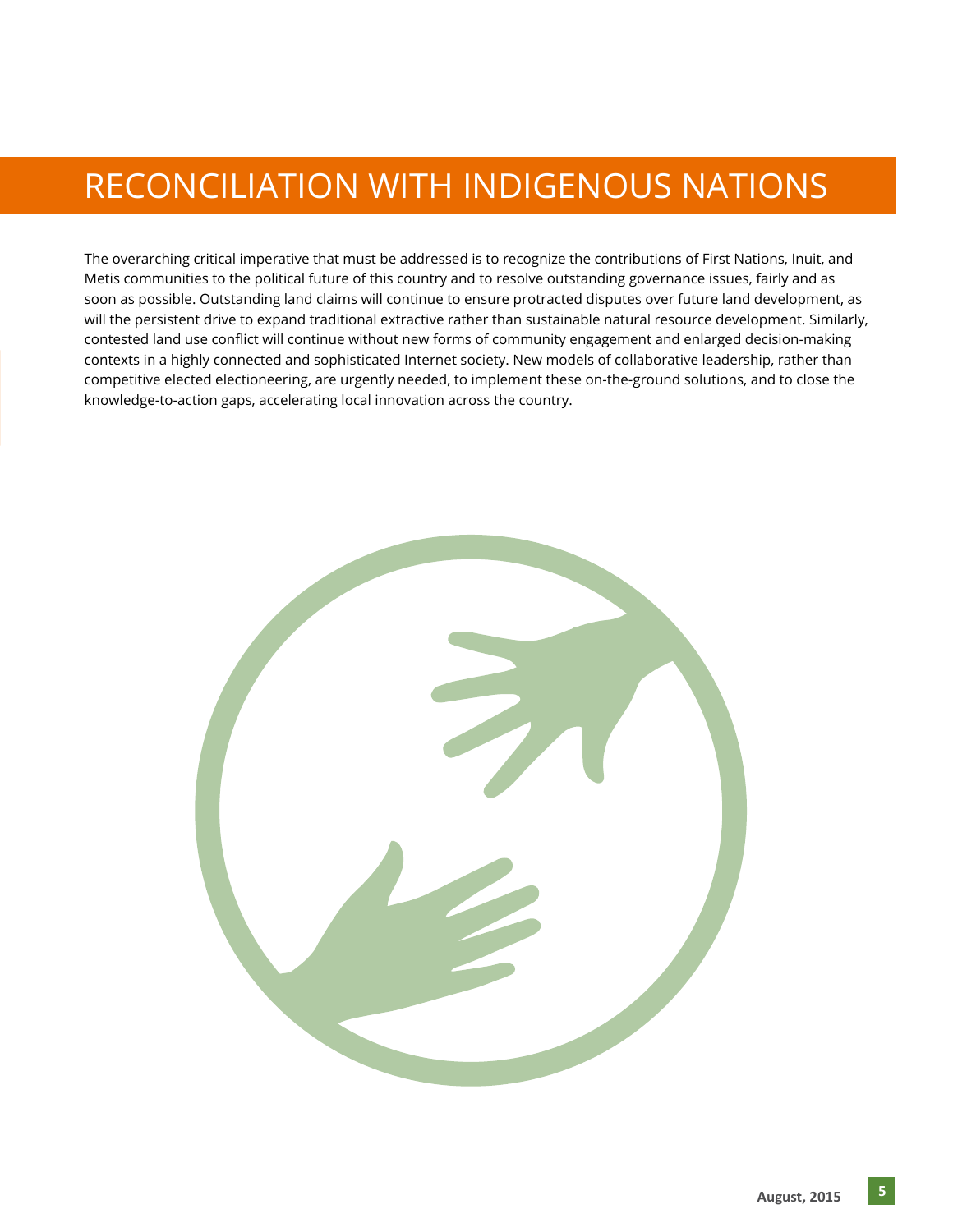#### ACCESS TO OPPORTUNITIES AND SERVICES

Equitable access to opportunities and services for communities was identified as a national priority to reduce asymmetries between large urban, mid-sized and smaller communities. The connectivity and interdependence of the urban to the hinterland was highlighted.<sup>8</sup> Concern was expressed about the increasing divide in employment opportunities, especially for younger people. Many of them are now working in the service industry without access to the same pension opportunities as previous generations. Accessibility to big data sources, their openness and data sharing is intimately connected to better decision-making and local innovation everywhere. The top policy actions to address this imperative are the following.

- Implement a guaranteed annual income (research evidence show it is less costly than the current patchwork of programs)<sup>9</sup>
- Develop a national pension plan system in partnership with Canadian financial institutions, banks and financial cooperatives, to which all Canadians have access
- n Provide access to high speed internet services to all Canadian communities
- Increase investment in community infrastructure—shared resources, tool libraries, shared facilities, multi-functional spaces, public art, community gardens, art, music and food festivals, free cycling, public libraries, public washrooms, collaborative meeting spaces
- Increase access to legal assistance<sup>10</sup>
- Increase visibility of and awareness around urban-rural interdependence through regional conferences, networks and co-planning sessions involving rural, urban and provincial governments

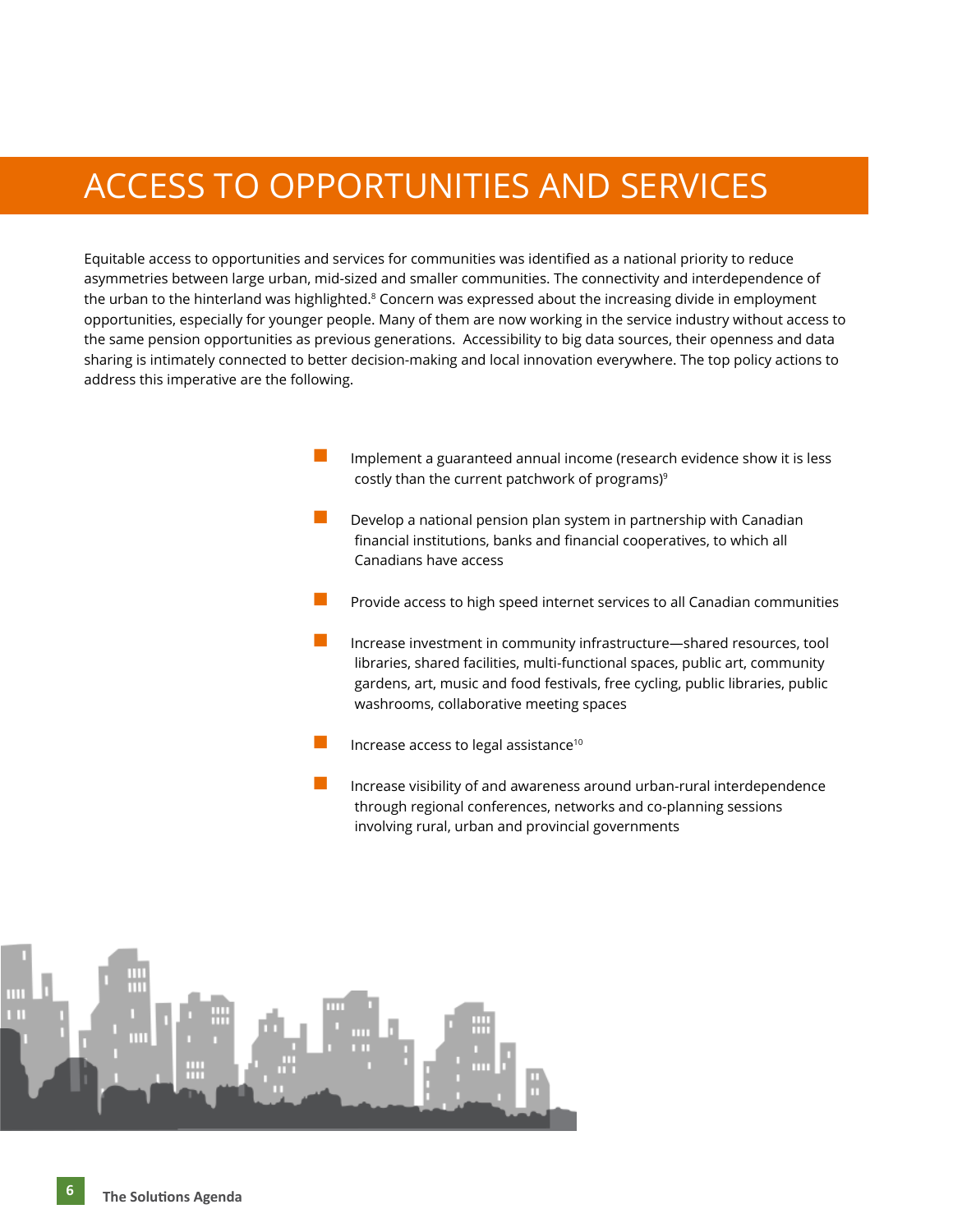#### CLIMATE CHANGE ADAPTATION AND MITIGATION

In light of the most recent IPCC Assessment<sup>11</sup>, it is clear that immediate and unprecedented action is needed to address the climate imperative. Climate change is an issue to which communities across the planet are contributing while suffering its effects. It is, therefore, a global challenge necessitating unprecedented levels of national and international governmental cooperation. Accordingly, the issue cannot be ignored if we are to transform current development paths to more sustainable ones<sup>12</sup>. The current fossil fuel pathology cannot continue; policies and incentives need to be put into place to ensure the development and implementation of renewable energy and low-carbon innovations become commonplace across the country. In addition, we need to recognize that the climate has already changed our world and understand how to adapt to these new conditions. As a society, we need to plan for a transition to a carbon neutral economy. These efforts not only contribute to climate change adaptation and mitigation, but also provide important cobenefits for communities such as increased air quality and improved health outcomes.<sup>13</sup>

- Eliminate all oil and gas subsidies immediately $14$
- Implement a nation-wide price on carbon
- Develop carbon supply-chain tracking on all consumer products by 2018
- Incentivize community-owned renewable energy systems, through legislative and market strategies<sup>15</sup>
- Implement a nationwide Climate Action Charter<sup>16</sup> and commit to a carbon neutral economy by 205017
- Systematically reduce the current infrastructure deficit in current building stock, looking at differential incentives for rental buildings
- Increase the energy performance requirements in the building codes to international best practice levels
- Implement national energy security and food security legislation
- Explore and incentivize opportunities for regenerative sustainability solutions that move beyond net zero to net positive incomes, and in so doing simultaneously improve both environmental and community wellbeing
- Adopt California's automobile emissions standards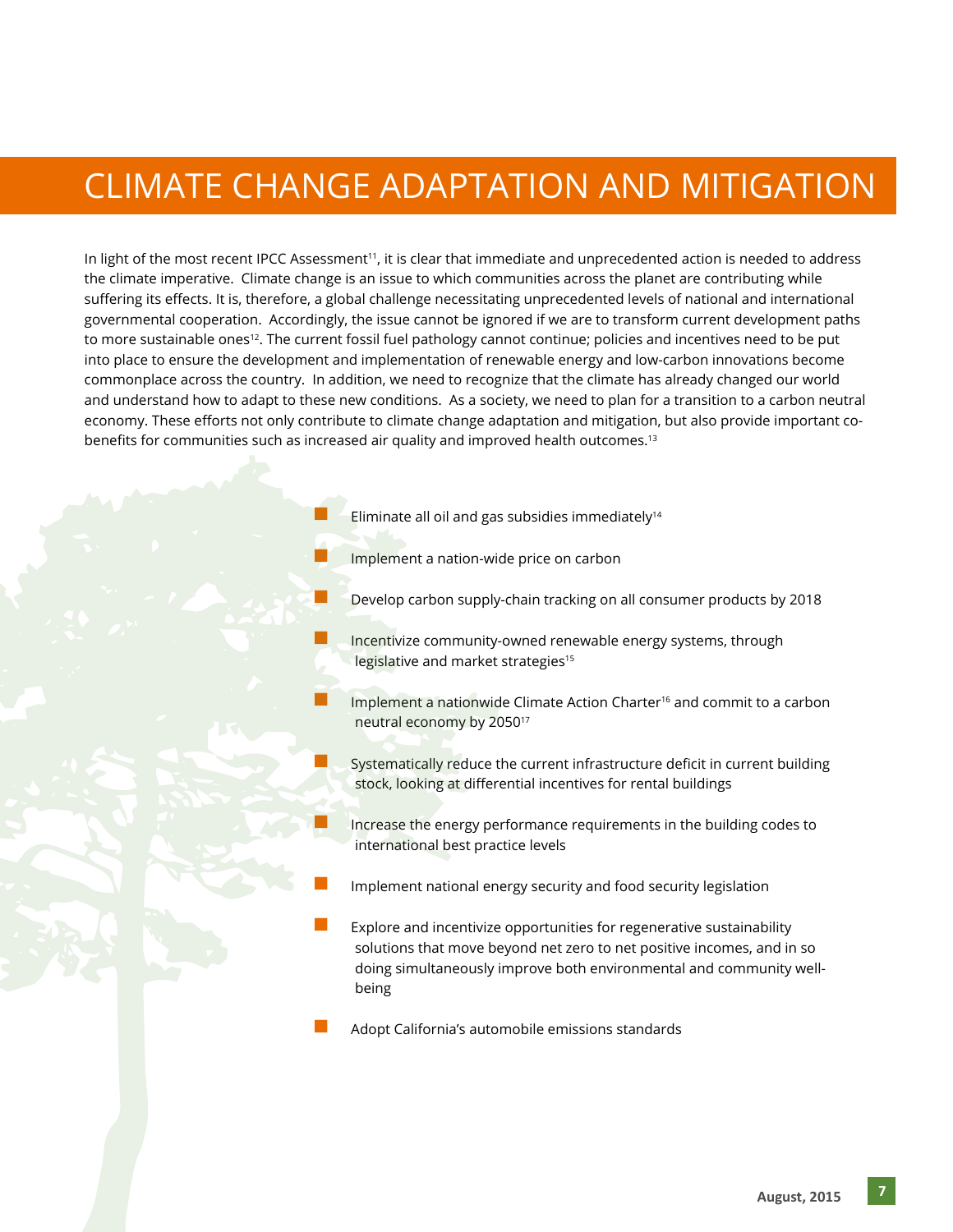#### SOCIAL INFRASTRUCTURE

Communities are about relationships. Increased investment in local communities is vital to the health and wealth of the nation. Adopting a systems approach for policy development that focuses on integrated ecological, economic and social outcomes, along with improved government inter-relationships is key to forging a strong Canadian identity, with greater civic engagement in voting, action, and volunteering. Revitalization of the social sector, building novel partnerships among civil society organizations and convening social actors focused on issues rather than traditional structures is key to bridging asymmetries of scale and access to resources, and closing the implementation gaps between Canadian communities. New engagement processes are key to co-operative networks and using a diversity of communication channels, to both inform and bring critical feedback back to decision-makers for continuous improvement and government policy innovation<sup>18</sup>.

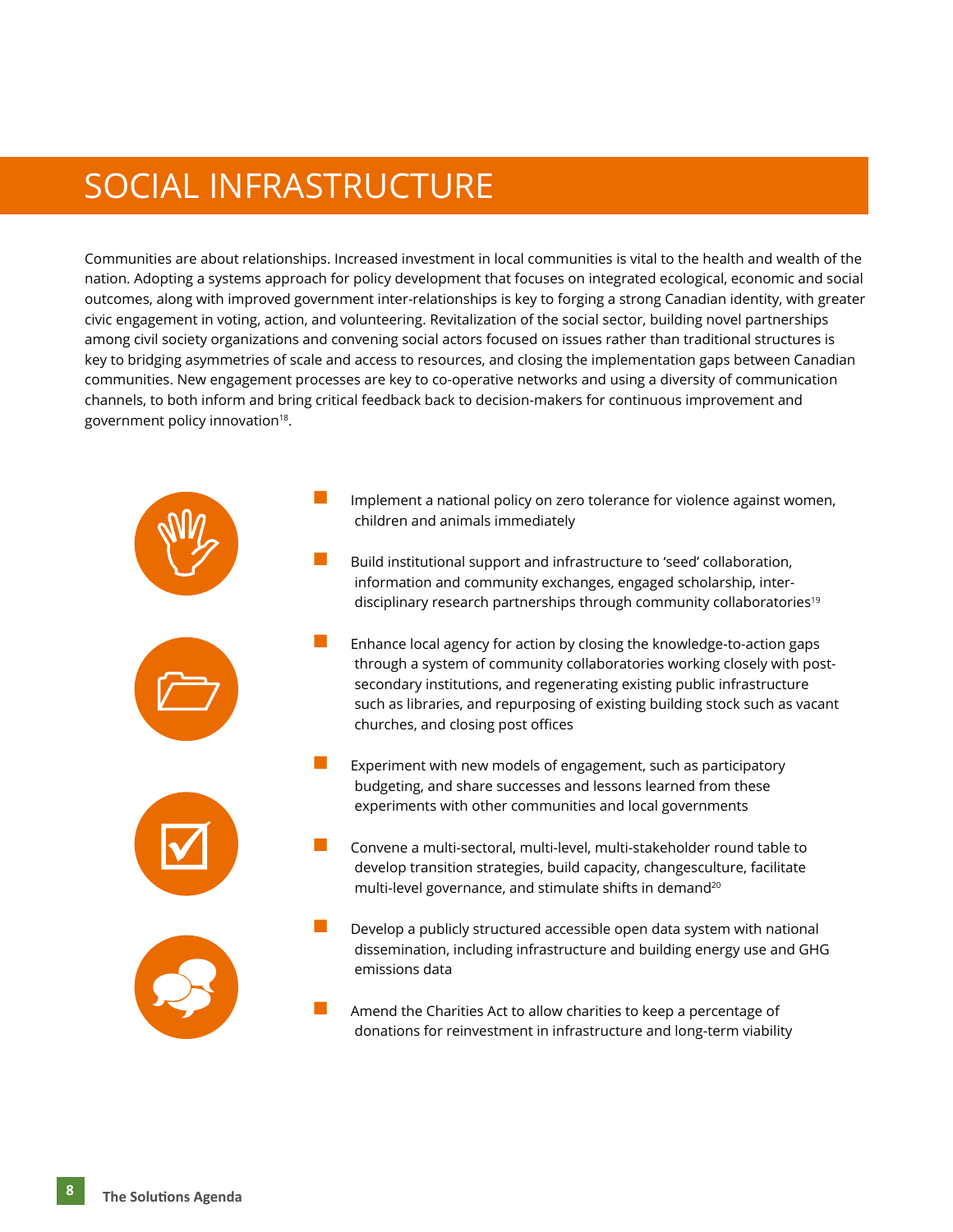#### PHYSICAL INFRASTRUCTURE

Our physical infrastructure, similar to the backbone of the human body, influences how and how well we we travel<sup>21</sup>, our well-being in our workplaces, and our productivity<sup>22</sup>, almost all facets of daily life. The dynamic balance between built and non-built space is also important to community vitality.<sup>23</sup> Green spaces have tremendous health benefits, our sociability, connectivity to place, and access to other species.<sup>24</sup> There is a huge deficit in infrastructure maintenance and essential retrofitting in this country<sup>25</sup>, which is both a liability and an opportunity. We can retrofit for sustainability<sup>26</sup>, for example, thereby achieving additional co-benefits by reducing GHG emissions and improving the quality of life in our existing building stock. This infrastructure deficit has to be systematically reduced over the next ten years to ensure both the resilience and future vitality of Canadian communities.

- Develop and implement a federal/provincial strategy that spans beyond any individual government's mandate to systematically address the infrastructure deficit of the existing building stock (including rental stock), and create new financing options
- Involve banks, credit unions, utility companies, insurance companies and investors in developing innovative financial mechanisms and strategies for shorter pay-back periods for both individuals and private sector companies to retrofit to the highest innovative sustainable standards
- Implement national legislation that mandates 100% waste reduction by 2020
- n Reinvest the savings from eliminating oil and gas subsidies into multimodal sustainable transportation infrastructure
- Account for stranded assets related to GHG emissions and develop disinvestment strategies,
- Implement district energy in high density developments and provide incentives (e.g., rebate programs) for distributed energy in lower density developments
- Develop a nationwide feed-in-tariff program to accelerate investments in renewable energy across the country, with additional incentives for community-owned generation, via a well planned transition program that would take into consideration vulnerable industries and vulnerable citizens such as those living in the north and Indigenous Nations

Re-purpose libraries and vacant existing building stock as multi-purpose spaces serving as community hubs for social innovation, collaboratories, meeting places, and civic literacy<sup>27</sup>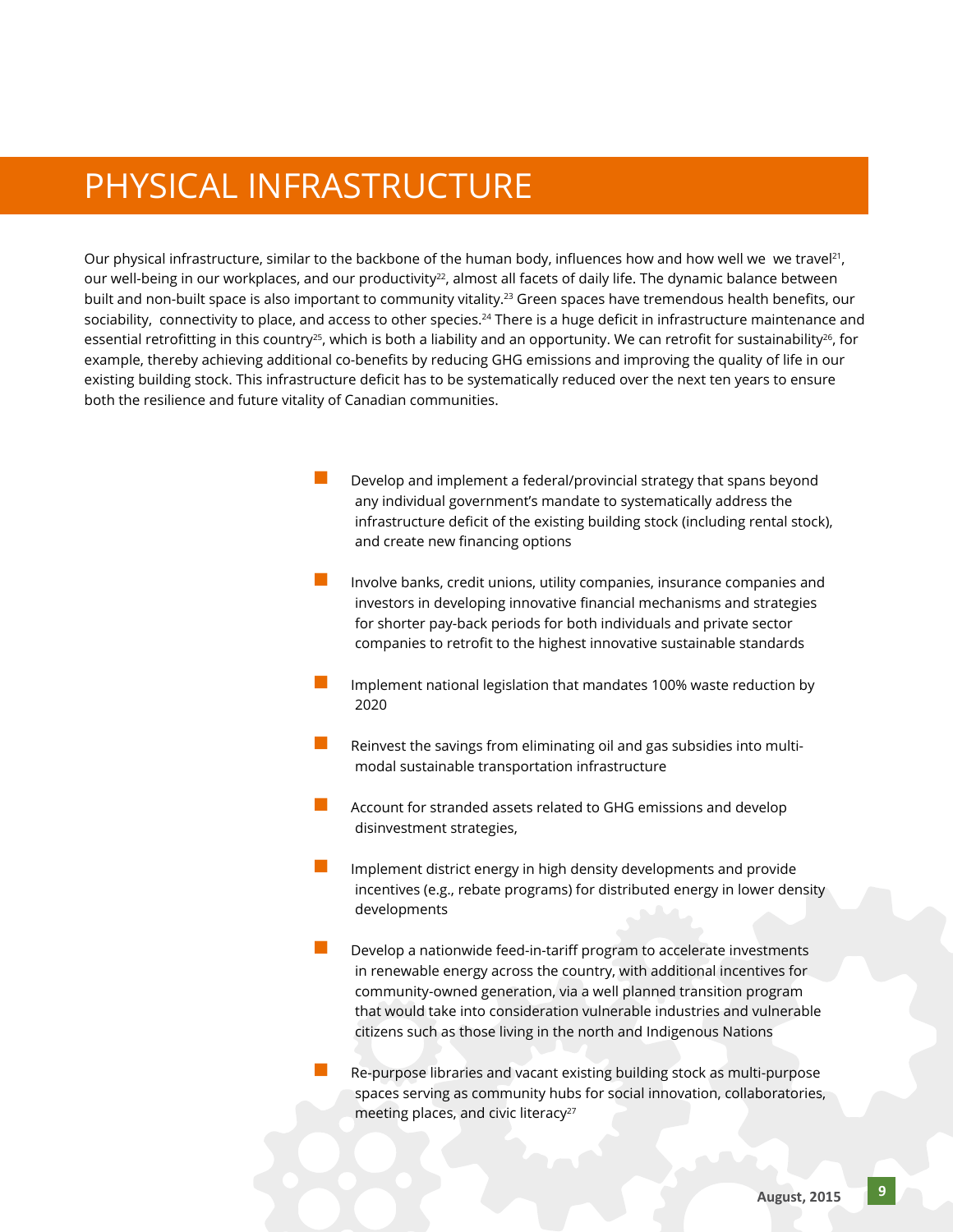#### **GOVERNANCE**

Changing the political 'rules of the game' was unanimously seen as crucial to rebuilding public confidence in elected officials and particularly, to engaging younger people. The policy-to-action to implementation gap will not be resolved unless the federal level takes an active leadership role in moving to multi-level governance systems, grounded in the subsidiary principle. The 'gong' show in Question Period does not reflect general values about what Canadians want from their politicians<sup>28</sup>, as demands for more open, transparent governments based on evidence-based decision-making grow. The language of fear and division has to be reframed to re-engage Canadians from all walks of life, and more critically to increase civic literacy and dialogue around the issues and challenges society now faces. These challenges require collaborative leadership and cooperative federalism, as well as new partnerships with civil society organizations and the research community.

- Instill a House of Commons code of civil discourse<sup>29</sup> and evidence-based decision-making
- Augment access to the voting publics<sup>30</sup> by implementing on-line voting and phone apps that increase information sharing on voting times, places and candidates
- Convene business leader round tables from various sectors to speed the take-up of sustainable technologies, infrastructure, best practices and innovations
- Build policy coherence within governments and policy congruence between orders of government to reduce overlap, duplication and make the 'rules of the game' more consistent
- n Engage in multi-sectoral collaboration around policy-making, and openpolicy development processes to close implementation gaps and accelerate take-up of innovation
- n Amalgamate services, programs and facilities by federal/provincial/local governments based on the subsidiary principle
- Transition to multi-level governance<sup>31</sup>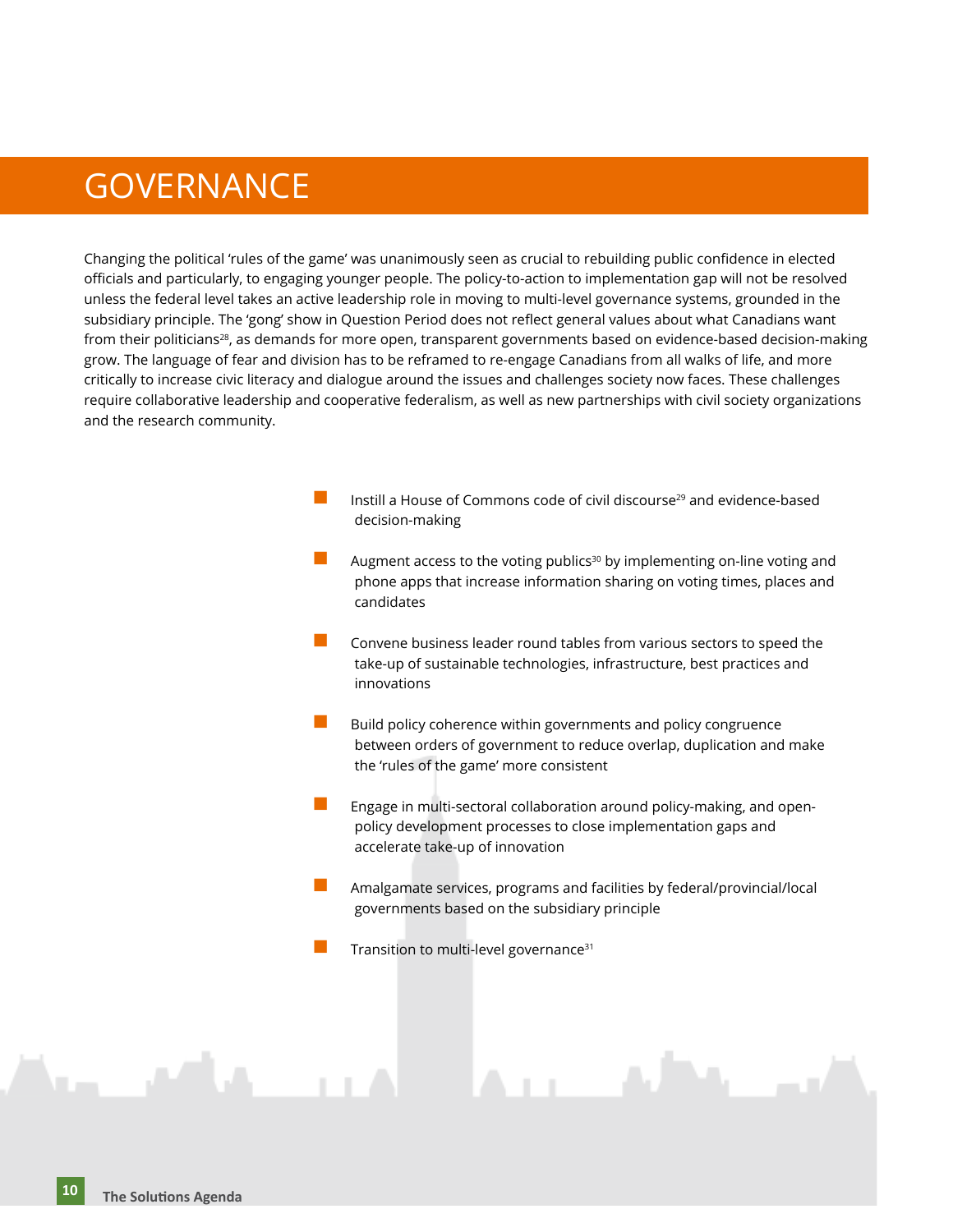#### NEW ECONOMIC/FINANCIAL ACCOUNTING MEASUREMENTS

The profound insight of the field of ecological economics is that economic growth is constrained by ecological limits. This model is supported by a comprehensive survey of the state of ecosystems (MEA, 2005), theoretical elaboration (Daly, 2004), evidence from the ecological footprint model (Wackernagel, 2002); and many examples from the real world identifying a full spectrum of social, ecological and economic implications arising from attempts to negotiate a coordinated global response to human-induced climate change (UNFCCC, 2009). Modern capitalism, which can be considered the 'operating system' of the world economy (Speth, 2008), is growth dependent and becomes unstable in the absence of growth. Economic theory indicates that human welfare is dependent on and therefore justifies economic growth, yet such growth continues to undermine the ecological systems that support life on earth.

Recent economic crises have opened up intellectual space for discussions regarding the centrality of growth in policy-making.<sup>20</sup> As society's end goal, the definition of human well-being is at the heart of the matter. The relevance of economic performance is that it must be viewed as a means to an end. That end is neither the consumption of beef burgers, nor the accumulation of television sets, nor the control of inflation rates, but rather the enrichment of humankind's well-being. Economic performance matters only in so far as it makes people happier (Oswald, 1997). A broader concept of well-being requires a more complex analysis, provided through the accumulating evidence of research into what factors support happiness, and how this relates to economic growth (e.g. Layard 2006).



community colleges to develop a 2-year diploma program to assist with the promotion and growth of these important community catalysts

<sup>20</sup> Articles have made their way into the mainstream press. For example: Canwest News Service (2009). Time for a Green Bottom Line. March 28, 2009. Published in the Vancouver Sun, Ottawa Citizen. Accessed March 2009 at: http://www.canada.com/ technology/Time+green+bottom+line/1438673/story.html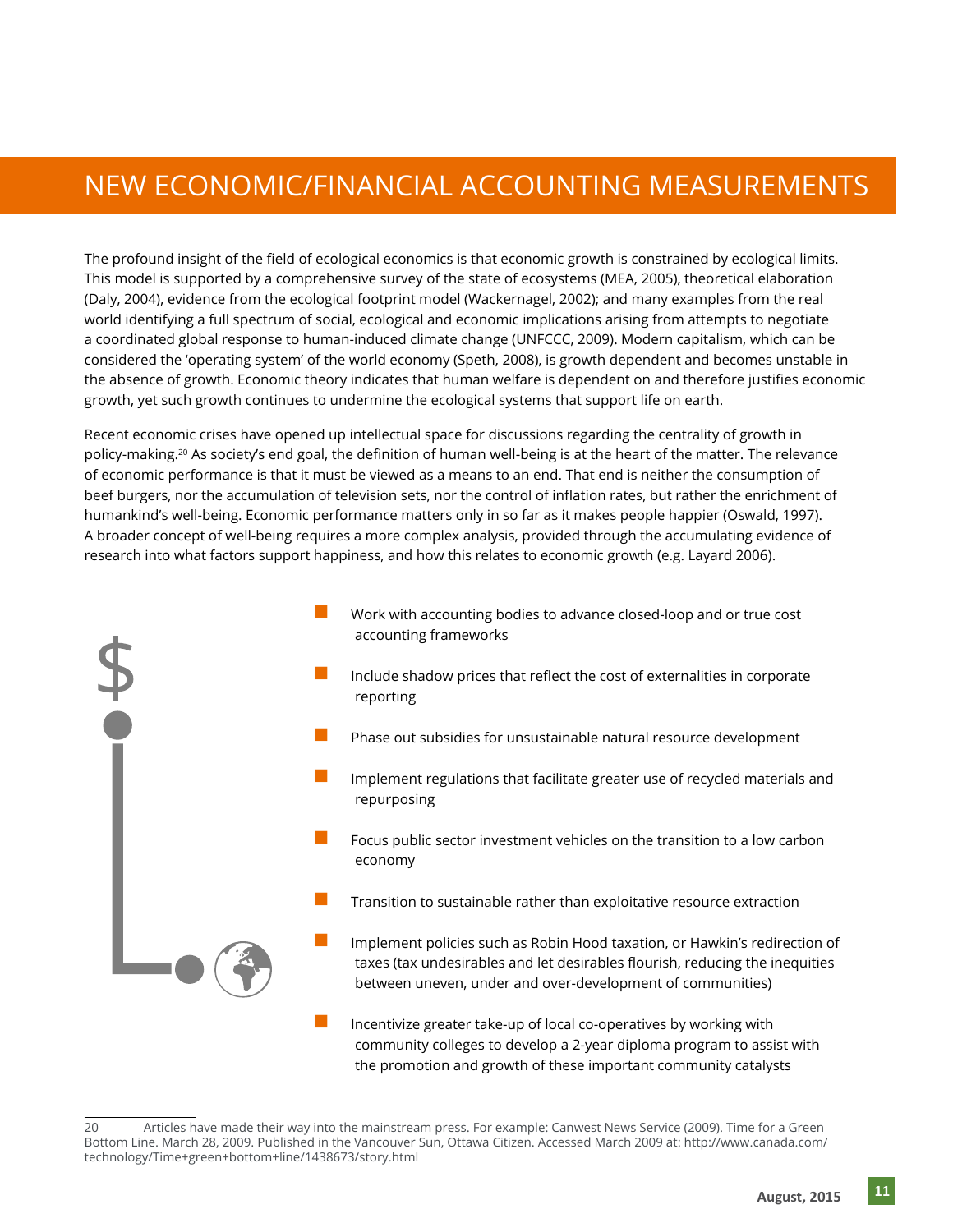### **LIST OF AUTHORS**

**Professor Ann Dale,** Professor, School of Environment & Sustainability, Royal Roads University, Canada Research Chair in Sustainable Community Development (2004-2014), Trudeau Fellow Alumna (2004), Adjunct Professor. Carleton University **Michael Ableman,** Founder, Sole Foods, Vancouver, British Columbia **Paul Allison,** Head Gardener, Royal Roads University **Dominica Babicki-Moore,** Doctoral Student, Universite d'Aix and University of Western Ontario **Dr. Patricia Balamingie,** Dept. of Geography and Environmental Studies, Carleton University, Just Foods **Eric Brown,** Research Assistant, MC3: Meeting the Climate Change Challenge **Dr. Wayne Caldwell,** Director of the School of Environmental Design and Rural Development University of Guelph **Ben Clarke,** MA Candidate, Royal Roads University **Dr. Ashlee Cunsolo Willox,** Canada Research Chair in Indigenous Health and Climate Change, University of Cape Breton **Maureen Cureton,** Business Manada, Vancity Green Business Program **Dr. Bill Dunshenko,** Adjunct, Royal Roads University **Dennis Foon,** Writer and Screen Writer, Vancouver, British Columbia **Rebecca Foon,** Founding Director, Sustainability Solutions Group **Yuill Herbert,** Founding Director, Sustainability Solutions Group **Mary Herbert-Copley,** Former Executive Director, 1125@Carleton **Professor Leslie King,** School of Environment & Sustainability, Royal Roads University **Eric Tusz-King,** Founder and Manager, EnerGreen Builders Cooperative **Dr. Chris Ling,** Director, School of Environment & Sustainability, Royal Roads University **Dr. Diane Looker,** Professor Emerita, Mount Vincent University, Canada Research Chair in Equity & Technology **Mike Milinkovich,** Former Mayor, The Township of Black River-Matheson, Ontario **Alastair Moore,** Doctoral Student, Royal Roads University and University of Manchester **Jodi Mucha,** Executive Director, BC Healthy Communities **Rob Newell,** Doctoral Student, Royal Roads University and the University of Victoria **Dr. Lenore Newman,** Canada Research Chair in Food Security and the Environment, Professor of Geography, University of the Fraser Valley **Professor Bill Reimer,** Professor Emeritus, Concordia University and Adjunct Professor Brandon University **Vincent Schutt,** Co-founder, Stable Climate Choices **Marika Smith,** Victoria Compost Education Centre **Chris Strashok,** Research Assistant, Royal Roads University **Peggy Taillon,** President and CEO, Canadian Council on Social Development

**Stani Veselinovic,** Manager, Hornby Recycling Depot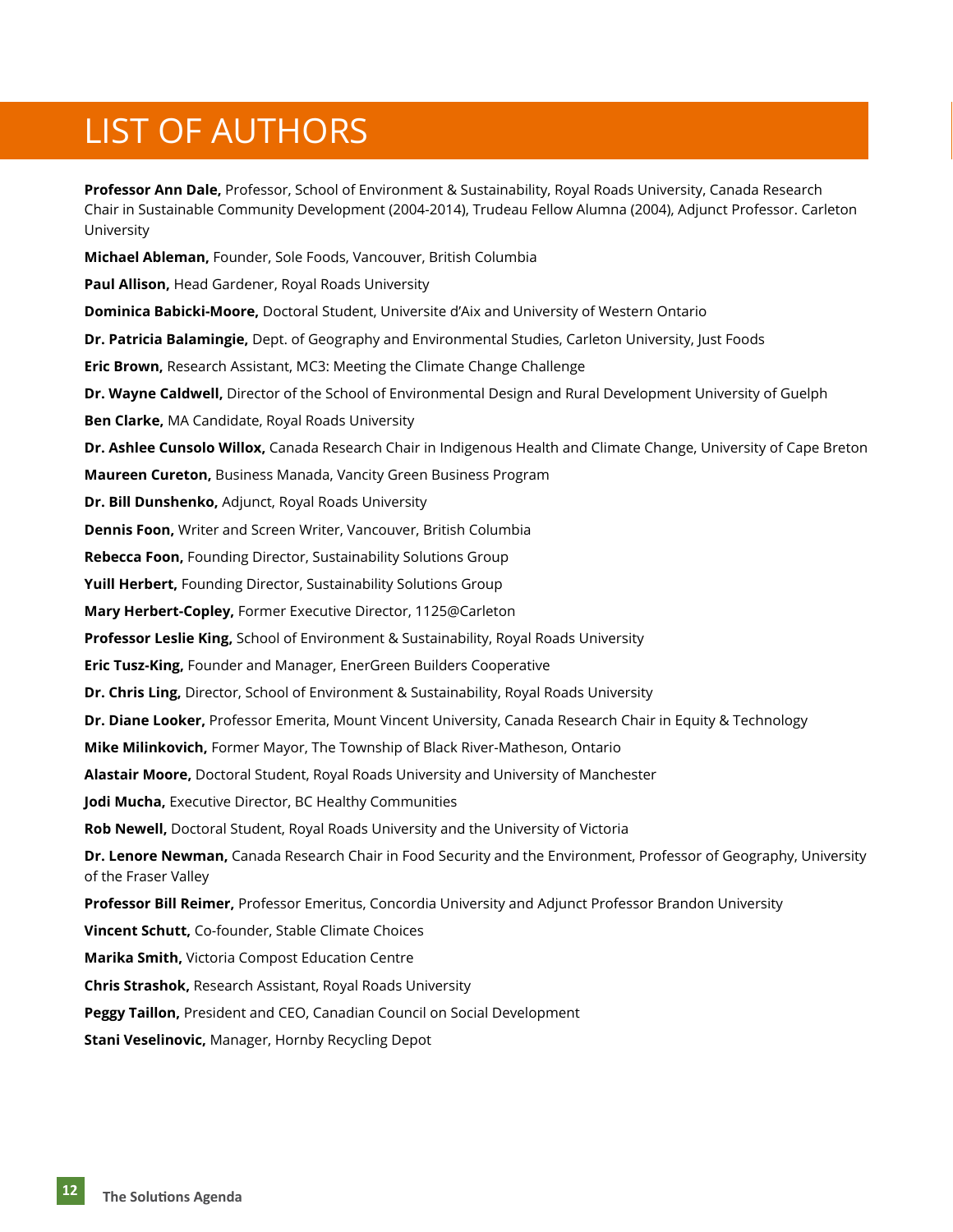#### **ENDNOTES** ENDNOTES

- 1 For further information, [ann.dale@royalroads.ca](mailto:ann.dale@royalroads.ca)
- 2  The full list of authors appears at the end of the agenda.
- 3  Trist, E. 1983. Referent organizations and their development of inter-organizational domains. *Human Relations* 36(3): 269-284: Paquet, G. 1989. A social learning framework for a wicked problem: The case of energy. *Energy Studies Review*, 1(1): 53-69
- 4  In 2012, Royal Roads University's Canada Research Chair in Sustainable Community Development and partner, Sustainability Solutions Group, launched a two-year research program exploring eight key issues impacting Canadian communities—food security, multi-functional spaces, energy security, the cooperative movement, rural revitalization, mental health, the future of work, and waste. The project consisted of virtual e-Dialogues that brought together the research team with three to five leading innovators, identified through extensive network mapping, around each of these themes. In March 2015, all the participants convened in a peer-to-peer learning exchange at Royal Roads University in Victoria on February 27, 2015 to draft the Solutions Agenda. The document is a synthesis of key findings from both the virtual conversations and the face-to-face meeting.
- 5  Food security, multi-functional spaces, energy security, cooperatives, rural revitalization, mental health, the future of work and waste
- 6  A peer-to-peer learning exchange builds on the [lessons learned](http://crcresearch.org/community-research-connections/crc-case-studies/national-round-table-environment-and-economy-nrtee-e) from Canada's leadership in convening national and provincial round tables on the environment and the economy. They are deliberatively designed to bring together diverse groups of experts, researchers, practitioners, and civil society leaders using the principles of Socratic Dialogue to close implementation gaps and identify solutions to current public policy issues.
- 7  Dale et al. 2012. *Urban Sustainability. Reconciling Space and Place.* Toronto: University of Toronto Press; Intergovernmental Panel on Climate Change, [http://www.](http://www.unmillenniumproject.org/goals/)ipcc.ch/, United Nations Millennial Goals, http://www. [unmillenniumproject.org/goals/,](http://www.unmillenniumproject.org/goals/) Rockstrom and Klum. (2015). Big World. Small Planet. Max Strom Publishing; Potvin et al. (2015) *[Acting on Climate Change: Solutions from Canadian Scholars](http://biology.mcgill.ca/unesco/EN_Fullreport.pd)*, United Nations Secretary-General's Highlevel Panel on Global Sustainability. 2012; Resilient People, Resilient Planet, A Future Worth Choosing. New York: United Nations; Resilient Cities Acceleration Initiative (RCAI). Resilience: Resilient Cities Acceleration Initiative Action Statement; UN 2014 Climate Summit. Collaborative; ICLEI -Resilient Cities 2011 Congress results in brief.
- 8  Rural places and people provide the timber, food, minerals, and energy that aid in urban growth, and they are stewards of the water and other resources upon which urban people depend. Rural and northern places also process urban pollution, refresh and restore urban populations, and maintain the heritage upon which much of our Canadian identity rests. In return, urban Canada provides the markets for rural goods and employment, technology, financial capital, consumer goods, and much of its media- based culture (Reimer, Bill (2013) "Rural-Urban Interdependence: Understanding our common interests" Pp 91-109 in Parkins, John R. and Maureen G. Reed, Social Transformation in Rural Canada: Community, Cultures, and Collective Action, Vancouver: UBC Press.)
- 9  One of the key recommendations of the 1985 the Royal Commission on Economic Union and Development Prospects for Canada was the implementation of a guaranteed annual income to offset the dislocation effects of the recommended free trade agreement. [biencanada.ca;](http://www.basicincomecanada.org/) Pereira, R. 2009. Economic Security in the Twenty-First Century—Guaranteed Annual Income (GAI). An Ecological, Democratic, Justice and Food Security Imperative. MA Thesis. MacMaster University; Tweddle et al. 2014. *Welfare in Canada 2013*. Toronto: Caledon Institute of Social Policy
- 10 Globe and Mail. 2015. Alberta justice minister says legal help approaching 'crisis point. August 14<sup>th</sup>, [http://www.](http://www.theglobeandmail.com/news/national/alberta-justice-minister-says-access-to-legal-help-approaching-crisis-point/article25971694/) [theglobeandmail.com/news/national/alberta-justice-minister-says-access-to-legal-help-approaching-crisis-point/](http://www.theglobeandmail.com/news/national/alberta-justice-minister-says-access-to-legal-help-approaching-crisis-point/article25971694/) [article25971694/](http://www.theglobeandmail.com/news/national/alberta-justice-minister-says-access-to-legal-help-approaching-crisis-point/article25971694/)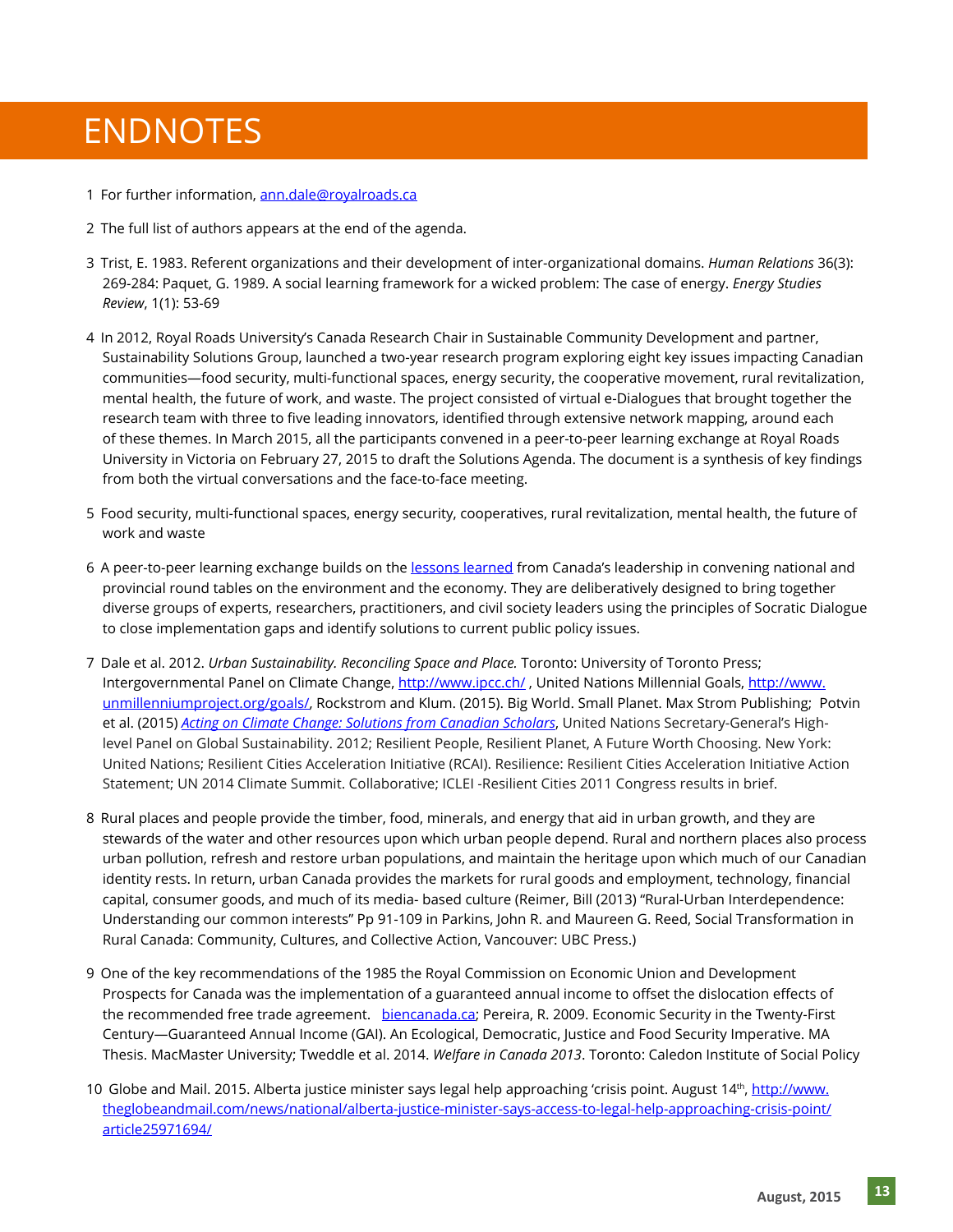- 11  IPCC. 2014: Climate Change 2014: Synthesis Report. Contribution of Working Groups I, II and III to the Fifth Assessment Report of the Intergovernmental Panel on Climate Change [Core Writing Team, R.K. Pachauri and L.A. Meyer (eds.)]. IPCC, Geneva, Switzerland
- 12  A development path has been defined as the 'complex array of technological, economic, social, institutional, cultural and biophysical characteristics that determines the interactions between human and natural systems, including consumption and production patterns, over time at a particular scale' (Sathaye et al. 2007, p. 700). Current research underway by MC3 2.0. Meeting the Climate Change Challenge, [www.mc-3.ca](http://www.mc-3.ca)
- 13  For example, densification co-benefits include reducing obesity and co-morbidities, such as hypertension, osteoarthritis, sleep apnea, and stroke<sup>"</sup> decreasing aggression and violence, improving mental fatigue, increasing social capital and community building, increasing the life span of the elderly, increasing urban biodiversity. ;Cohen, D., S. Inagami, & B. Finch. 2008. The built environment and collective efficacy. Health Place, 14: 198-208; Leyden, K. 2003. Social capital and the built environment: the importance of walkable neighborhoods. American Journal of Public Health, 93: 1546-51; CDC. 2007. Overweight and obesity: health consequences. [www.cdc.gov/nccdphp/dnpa/obseity/](http://www.cdc.gov/nccdphp/dnpa/obseity/consequences.htm) [consequences.htm](http://www.cdc.gov/nccdphp/dnpa/obseity/consequences.htm); Taylor, A., F. Kuo & W. Sullivan. 2001. Coping with ADDL the surprising connection to green play settings. Environmental Behaviour, 33: 54-77; Takano, T., K. Nakamura & M. Watanabe. 2002. Urban residential environments and senior citizens' longevity in megacity areas: the importance of walkable green spaces. Journal of Epidemiology and Community Health, 56: 913-918; Harlan, S. and D. Ruddell. 2011. Climate change and health in cities: impacts of heat and air pollution and potential co-benefits from mitigation and adaptation. Environmental Sustainability, 3: 126-134
- 14  The International Monetary Fund estimates the oil and gas subsidies are \$500 billion a year globally. The Economist has repeatedly called the elimination of all oil and gas subsidies. The Economist, June 14th, 2014
- 15 [Acting on Climate Change: Solutions from Canadian Scholars.](http://biology.mcgill.ca/unesco/EN_Fullreport.pd) 2015. McGill University:Sustainable Dialogues Canada
- 16  Dale, A., J. Robinson, Y. Herbert and A. Shaw. 2013. Climate Change Adaptation and Mitigation: An Action Agenda for BC Decision-Makers, <http://crcresearch.org/solutions-agenda/climate-action-agenda-bc-decision-makers>
- 17  The Sustainable Canada Dialogues document, Acting on Climate Change: Solutions from Canadian Scholars, provides 10 concrete steps for achieving this backed by the most up to date scientific evidence (2015).
- 18  This type of data is critical for those who are early adopters. Inclusion of this data keeps the early adopter on the leading edge and maintaining the economic benefits of its leadership role as other communities turn to this leader for guidance, training, resources, products and more.
- 19 A collaboratory can be both virtual and place-based and can iterate between the two fora. [http://www.crcresearch.](http://www.crcresearch.org/collaborative-spaces) [org/collaborative-spaces](http://www.crcresearch.org/collaborative-spaces)
- 20  Building on the lessons learned from the National Round Table on the Environment and the Economy and a similar approach to the Four-Directional Model of Development developed by Sustainable Cities International, [http://](http://sustainablecities.net/our-work) [sustainablecities.net/our-work](http://sustainablecities.net/our-work)
- 21  [Suburban Sprawl: Exposing Hidden Costs, Identifying Innovations](http://thecostofsprawl.com/report/SP_SuburbanSprawl_Oct2013_opt.pdf). Ottawa: Sustainable Prosperity Institute; Road subsidies are estimated to be [\\$13-billion per year](http://www.theglobeandmail.com/globe-debate/the-true-costs-of-sprawl/article15218154/) (net of fuel taxes and other revenues),
- 22  <http://crcresearch.org/sustainable-infrastructure/sustainable-infrastructure>
- 23  Dale, A., R. Foon, Y. Herbert & R. Newell. 2015. *Community Vitality. From Adaptation to Transformatio*n. Tatamagouche, NS: Fernweh Press
- 24  2015. Making Room for Unmeasurables: Community Vitality and Green Space. In Dale et al., *Community Vitality. from adaptation to transformation*. Nova Scotia: Fernweh Press; Fuller et al. 2007. Psychological benefits of greenspace increase with biodiversity. *The Royal Society*, 3(4): 390-4; Gies, E. 2006. The Health Benefits of Parks. San Francisco, CA: The Trust for Public Land